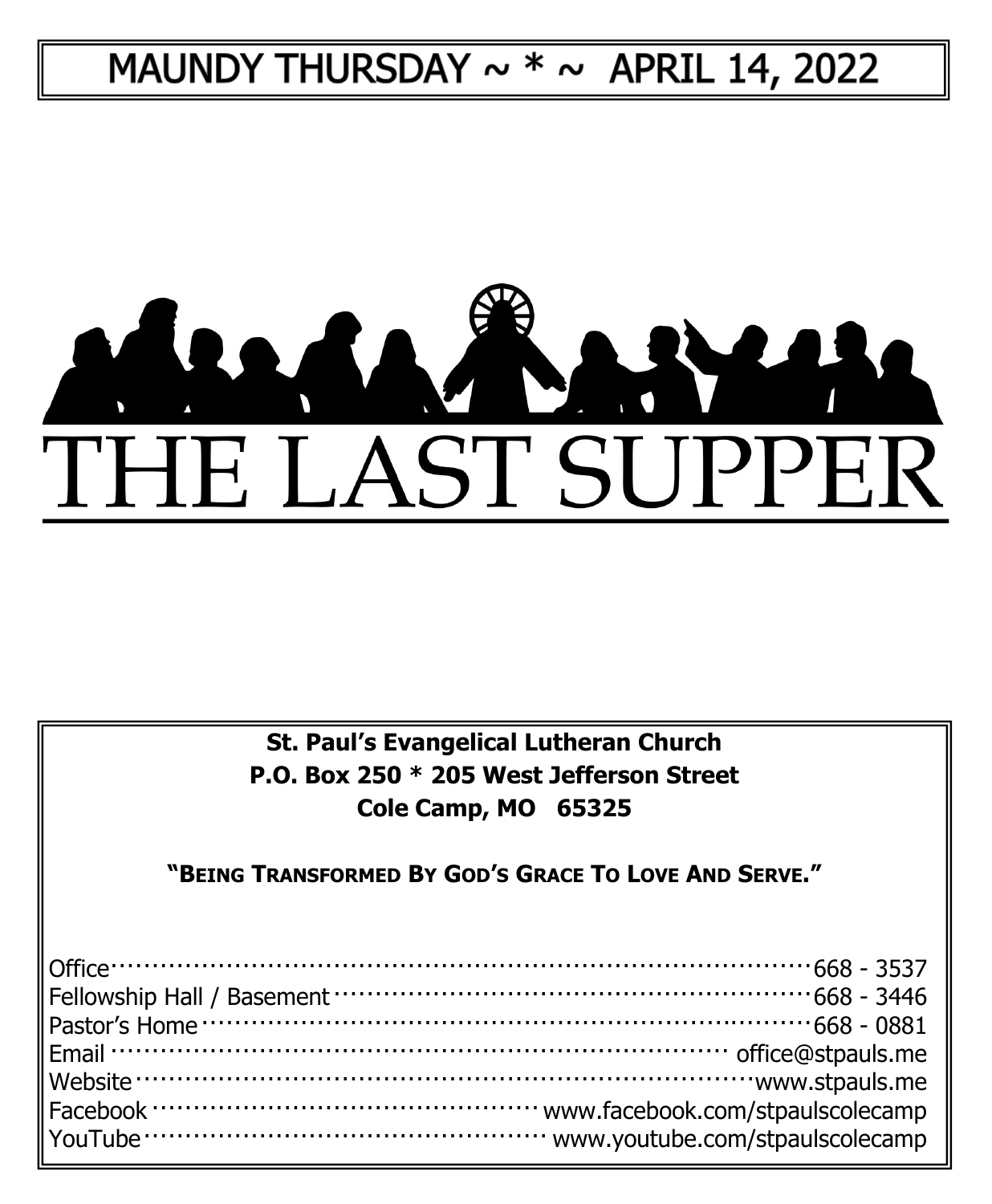



#### Prelude

#### Confession & Forgiveness

Friends in Christ, in this Lenten season we have heard our Lord's call to struggle against sin, death, and the devil—all that keeps us from loving God and each other. This is the struggle to which we were called at baptism. Within the community of the church, God never wearies of forgiving sin and giving the peace of reconciliation. On this night let us confess our sin against God and our neighbor, and enter the celebration of the great Three Days reconciled with God and with one another.

### Silence is kept for reflection.

Most merciful God, **we confess that we are captive to sin and cannot free ourselves. We have sinned against you in thought, word, and deed, by what we have done and by what we have left undone. We have not loved you with our whole heart; we have not loved our neighbors as ourselves. For the sake of your Son, Jesus Christ, have mercy on us. Forgive us, renew us, and lead us, so that we may delight in your will and walk in your ways, to the glory of your holy name. Amen.**

Kyrie page 203 1 Have Lord, and hear our sol - emn  $mer - cy$ on us. prayer. Have mer-cy Christ. sin.  $\overline{2}$ on us. and wash a - way our 3 Have mer-cy Lord: make sin and shame de on us, part. hear your liv-ing word; it saves us from de-spair. We come to Pour out your grace and make us whole that new life may be - gin. Re - new us with your sav-ing pow'r; cre - ate  $\mathbf{in}$ us new hearts!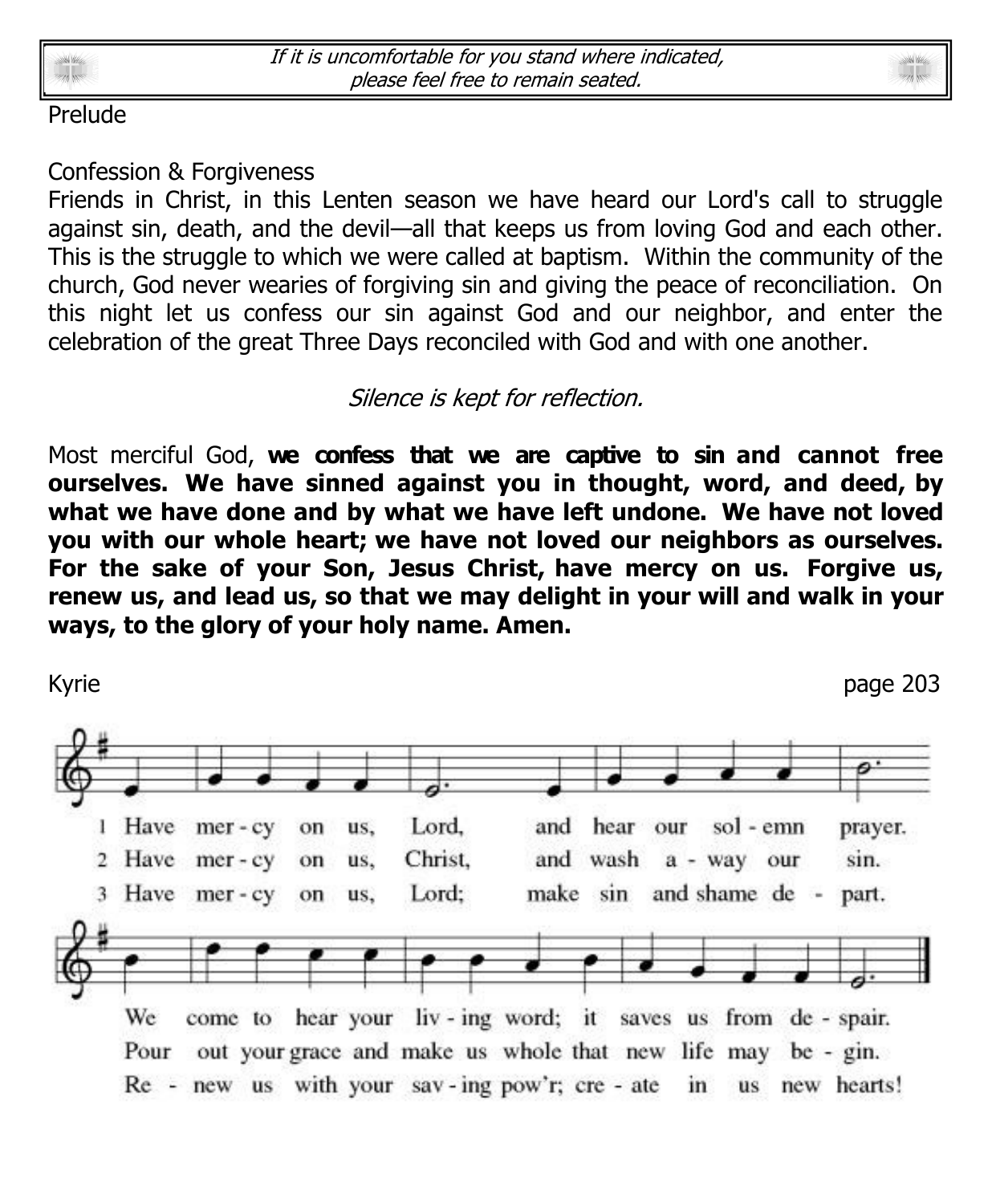In the mercy of almighty God, Jesus Christ was given to die for us, and for his sake God forgives us all our sins. As a called and ordained minister of the church of Christ and by his authority, I therefore declare to you the entire forgiveness of all your sins, in the name of the Father, and of the + Son, and of the Holy Spirit. **Amen.**

Individual Absolution

Anyone who desires individual absolution may come forward at this time for the laying on of hands.

please stand in body or spirit

Hymn 
"Great God, Your Love Has Called Us"  $\#358$ 

#### **Greeting**

The grace of our Lord Jesus Christ, the love of God, and the communion of the Holy Spirit be with you all. **And also with you.**

#### Prayer of the Day

Let us pray…..**Holy God, source of all love, on the night of his betrayal, Jesus gave us a new commandment, to love one another as he loves us. Write this commandment in our hearts, and give us the will to serve others as he was the servant of all, your Son, Jesus Christ, our Savior and Lord, who lives and reigns with you and the Holy Spirit, one God, now and forever. Amen**

please be seated

First Reading Exodus 12:1-4, 11- 14

The LORD said to Moses and Aaron in the land of Egypt:  $\frac{2}{1}$ This month shall mark for you the beginning of months; it shall be the first month of the year for you.  $3$ Tell the whole congregation of Israel that on the tenth of this month they are to take a lamb for each family, a lamb for each household.  $4$ If a household is too small for a whole lamb, it shall join its closest neighbor in obtaining one; the lamb shall be divided in proportion to the number of people who eat of it.  $11$ This is how you shall eat it: your loins girded, your sandals on your feet, and your staff in your hand; and you shall eat it hurriedly. It is the passover of the LORD.  $12$ For I will pass through the land of Egypt that night, and I will strike down every firstborn in the land of Egypt, both human beings and animals; on all the gods of Egypt I will execute judgments: I am the LORD.  $^{13}$ The blood shall be a sign for you on the houses where you live: when I see the blood, I will pass over you, and no plague shall destroy you when I strike the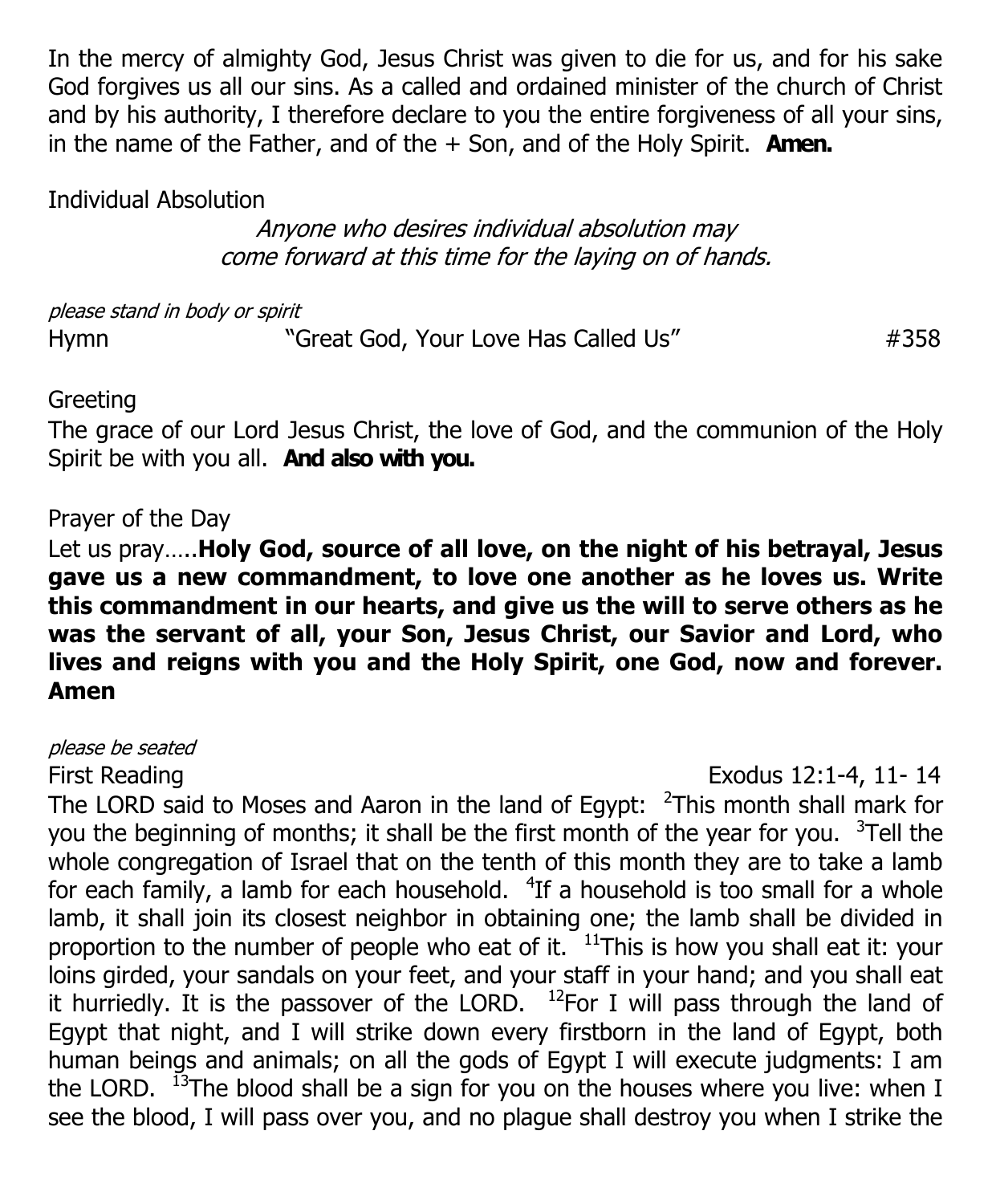land of Egypt.  $14$ This day shall be a day of remembrance for you. You shall celebrate it as a festival to the LORD; throughout your generations you shall observe it as a perpetual ordinance.

The Word of the Lord. **Thanks be to God.**

Psalm 116: 1 - 2, 12 - 19

 $1$ I love the LORD, who has heard my voice, and listened to my supplication,

## **2 for the LORD has given ear to me whenever I called.**

 $12$ How shall I repay the LORD for all the good things God has done for me?

## **<sup>13</sup>I will lift the cup of salvation and call on the name of the LORD.**

 $14$ I will fulfill my vows to the LORD in the presence of all God's people.

## **<sup>15</sup>Precious in your sight, O LORD, is the death of your servants.**

 $16$ O LORD, truly I am your servant; I am your servant, the child of your handmaid; you have freed me from my bonds.

## **<sup>17</sup>I will offer you the sacrifice of thanksgiving and call upon the name of the LORD.**

 $18I$  will fulfill my vows to the LORD in the presence of all God's people,

## **<sup>19</sup>in the courts of the LORD's house, in the midst of you, O Jerusalem.**

Second Reading 1:23–26

For I received from the Lord what I also handed on to you, that the Lord Jesus on the night when he was betrayed took a loaf of bread,  $24$  and when he had given thanks, he broke it and said, "This is my body that is for you. Do this in remembrance of me."  $25$ In the same way he took the cup also, after supper, saying, "This cup is the new covenant in my blood. Do this, as often as you drink it, in remembrance of me."  $26$  For as often as you eat this bread and drink the cup, you proclaim the Lord's death until he comes.

The Word of the Lord. **Thanks be to God.**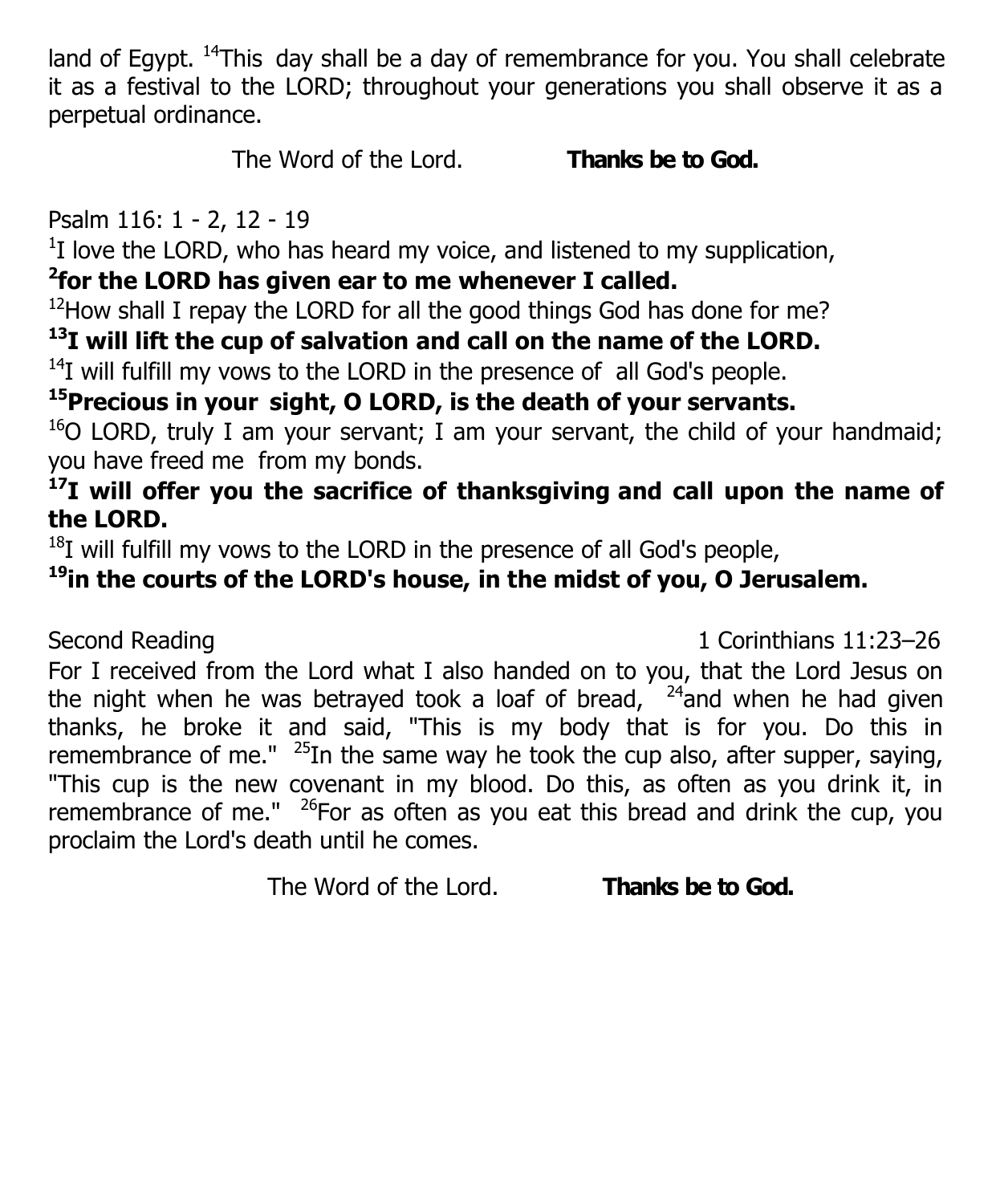

#### Holy Gospel John 13:1 - 17, 31b - 35 The Holy Gospel according to John the 13th chapter. **Glory to you, O Lord.**

Now before the festival of the Passover, Jesus knew that his hour had come to depart from this world and go to the Father. Having loved his own who were in the world, he loved them to the end.  $2$ The devil had already put it into the heart of Judas son of Simon Iscariot to betray him. And during supper <sup>3</sup>Jesus, knowing that the Father had given all things into his hands, and that he had come from God and was going to God, <sup>4</sup>got up from the table, took off his outer robe, and tied a towel around himself. <sup>5</sup>Then he poured water into a basin and began to wash the disciples' feet and to wipe them with the towel that was tied around him.  $6$ He came to Simon Peter, who said to him, "Lord, are you going to wash my feet?"  $\frac{7}{2}$  Jesus answered, "You do not know now what I am doing, but later you will understand." <sup>8</sup>Peter said to him, "You will never wash my feet." Jesus answered, "Unless I wash you, you have no share with me." <sup>9</sup>Simon Peter said to him, "Lord, not my feet only but also my hands and my head!"  $10$  Jesus said to him, "One who has bathed does not need to wash, except for the feet, but is entirely clean. And you are clean, though not all of you."  $11$ For he knew who was to betray him; for this reason he said, "Not all of you are clean." <sup>12</sup>After he had washed their feet, had put on his robe, and had returned to the table, he said to them, "Do you know what I have done to you? <sup>13</sup>You call me Teacher and Lord — and you are right, for that is what I am. <sup>14</sup>So if I, your Lord and Teacher, have washed your feet, you also ought to wash one another's feet.  $15$ For I have set you an example, that you also should do as I have done to you.  $16V$ ery truly, I tell you, servants are not greater than their master, nor are messengers greater than the one who sent them.  $17$ If you know these things, you are blessed if you do them. <sup>31b"</sup>Now the Son of Man has been glorified, and God has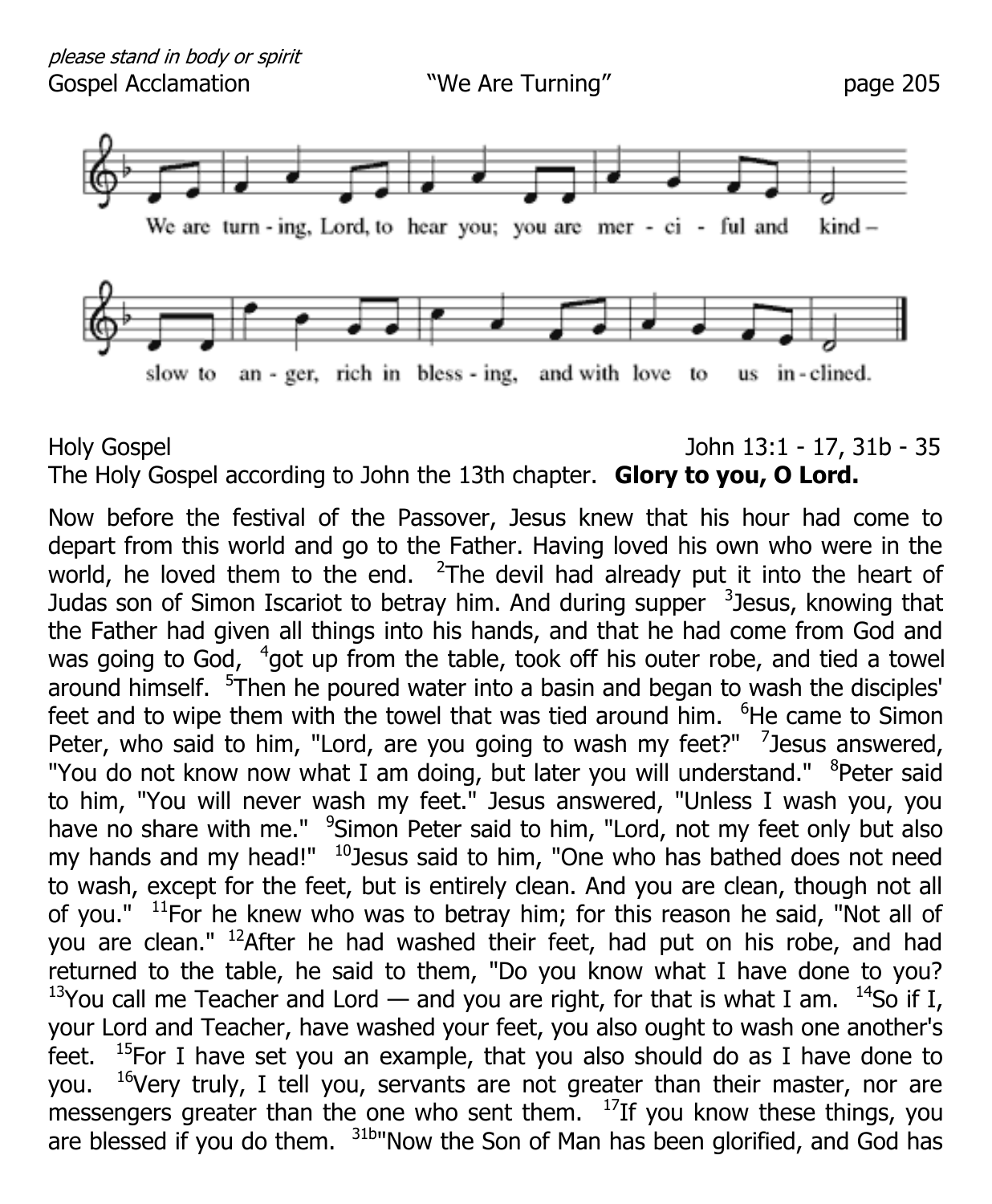been glorified in him.  $32$ If God has been glorified in him, God will also glorify him in himself and will glorify him at once.  $33$  Little children, I am with you only a little longer. You will look for me; and as I said to the Jews so now I say to you, 'Where I am going, you cannot come.<sup>'  $34$ </sup>I give you a new commandment, that you love one another. Just as I have loved you, you also should love one another.  $35By$  this everyone will know that you are my disciples, if you have love for one another."

The Gospel of the Lord. **Praise to you, O Christ**

| please be seated<br>Sermon                                                                                                                                                                                                                                                                                                                                          |                     |                                  | Pastor Stephen Zeller           |  |
|---------------------------------------------------------------------------------------------------------------------------------------------------------------------------------------------------------------------------------------------------------------------------------------------------------------------------------------------------------------------|---------------------|----------------------------------|---------------------------------|--|
| please stand in body or spirit<br>Hymn of the Day                                                                                                                                                                                                                                                                                                                   |                     | "Where Charity and Love Prevail" | #359                            |  |
| Prayers of Intercession                                                                                                                                                                                                                                                                                                                                             | Lord in your mercy. | Hear our prayer.                 |                                 |  |
| <b>Sharing The Peace</b><br>The Peace of the Lord be with you always. <b>And also with you.</b>                                                                                                                                                                                                                                                                     |                     |                                  |                                 |  |
| please be seated<br>Offering                                                                                                                                                                                                                                                                                                                                        |                     |                                  | Offering is designated for ELCA |  |
| please stand as you are able<br><b>Offertory</b>                                                                                                                                                                                                                                                                                                                    |                     | "Come To The Table"              | #481                            |  |
| <b>Offertory Prayer</b><br>Let us prayGod of glory, receive these gifts and the offering of our lives. As<br>Jesus was lifted up from the earth, draw us to your heart in the midst of this world,<br>that all creation may be brought from bondage to freedom, from darkness to light,<br>and from death to life; through Jesus Christ, our Savior and Lord. Amen. |                     |                                  |                                 |  |

The Great Thanksgiving The Lord be with you. **And also with you.** Lift up your hearts. **We lift them to the Lord.** Let us give thanks to the Lord our God. **It is right to give our thanks and praise.**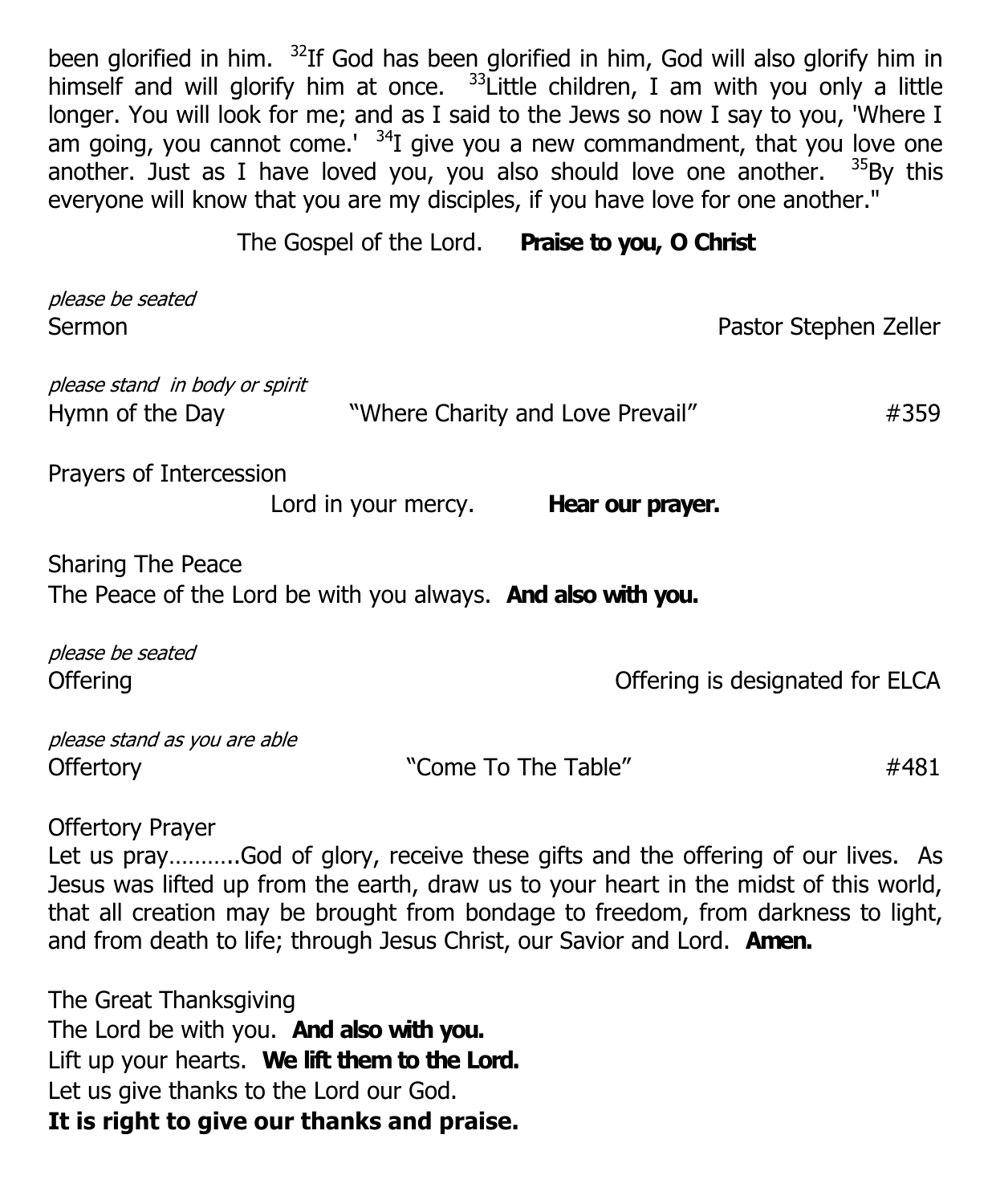It is indeed right, our duty and our joy, that we should at all times and in all places give thanks and praise………...we praise your name and join their unending hymn:



Blessed are you, O living God, sovereign of time and space. You bring forth bread from the earth and fruit from the vine. Your word leads us across the sea to freedom, and you have carried us together to these holy Three Days. Blessed be God forever! **Blessed be God forever!**

Blessed are you, O living God, for your glory revealed in Jesus Christ. He is our Servant, who washes our feet with love. He is our Lamb, whose blood takes away our sin. He is our Host at this meal, offering us the cup of salvation.

In the night in which he was betrayed…… Do this for the remembrance of me. Blessed be God forever! **Blessed be God forever!**